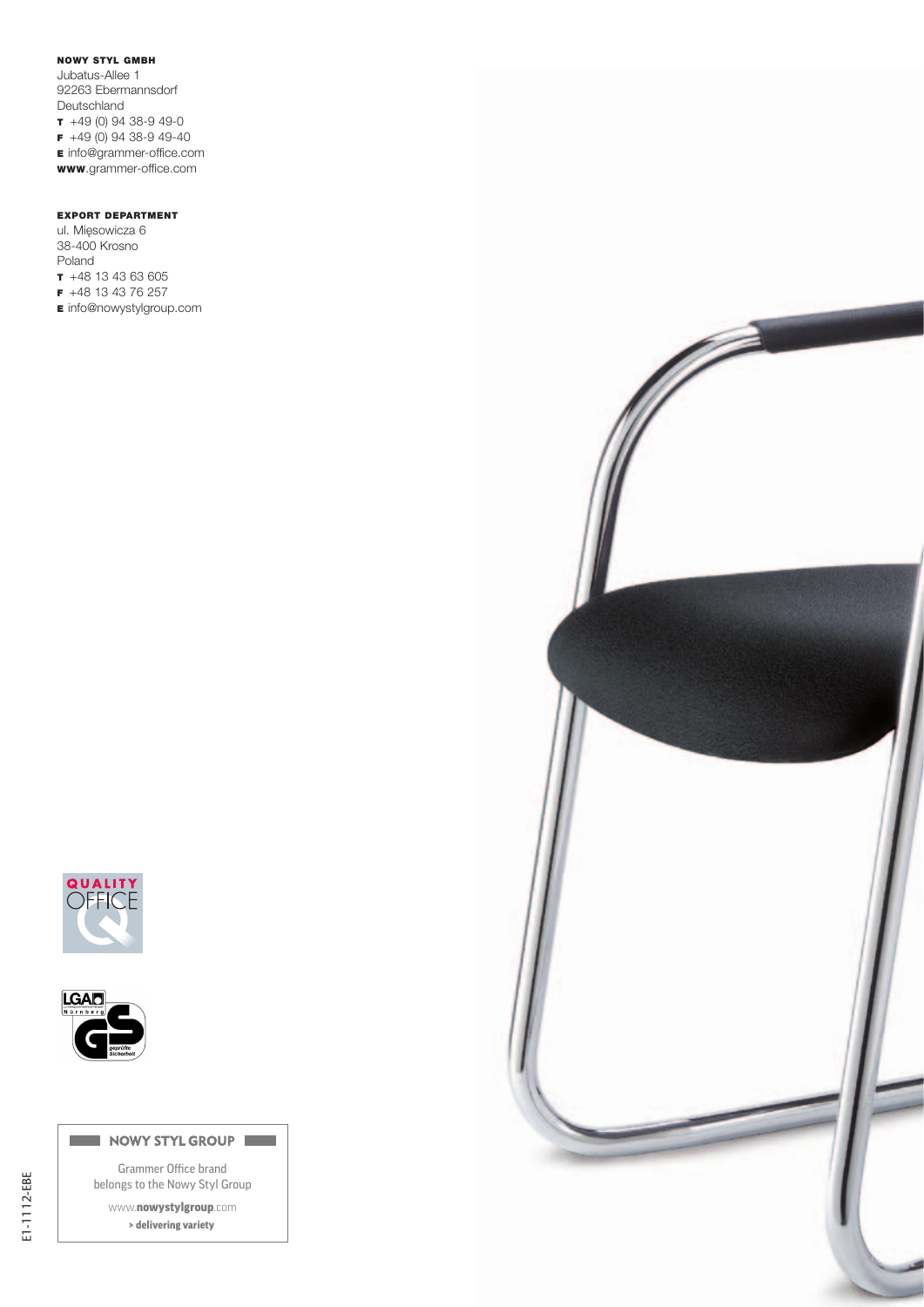



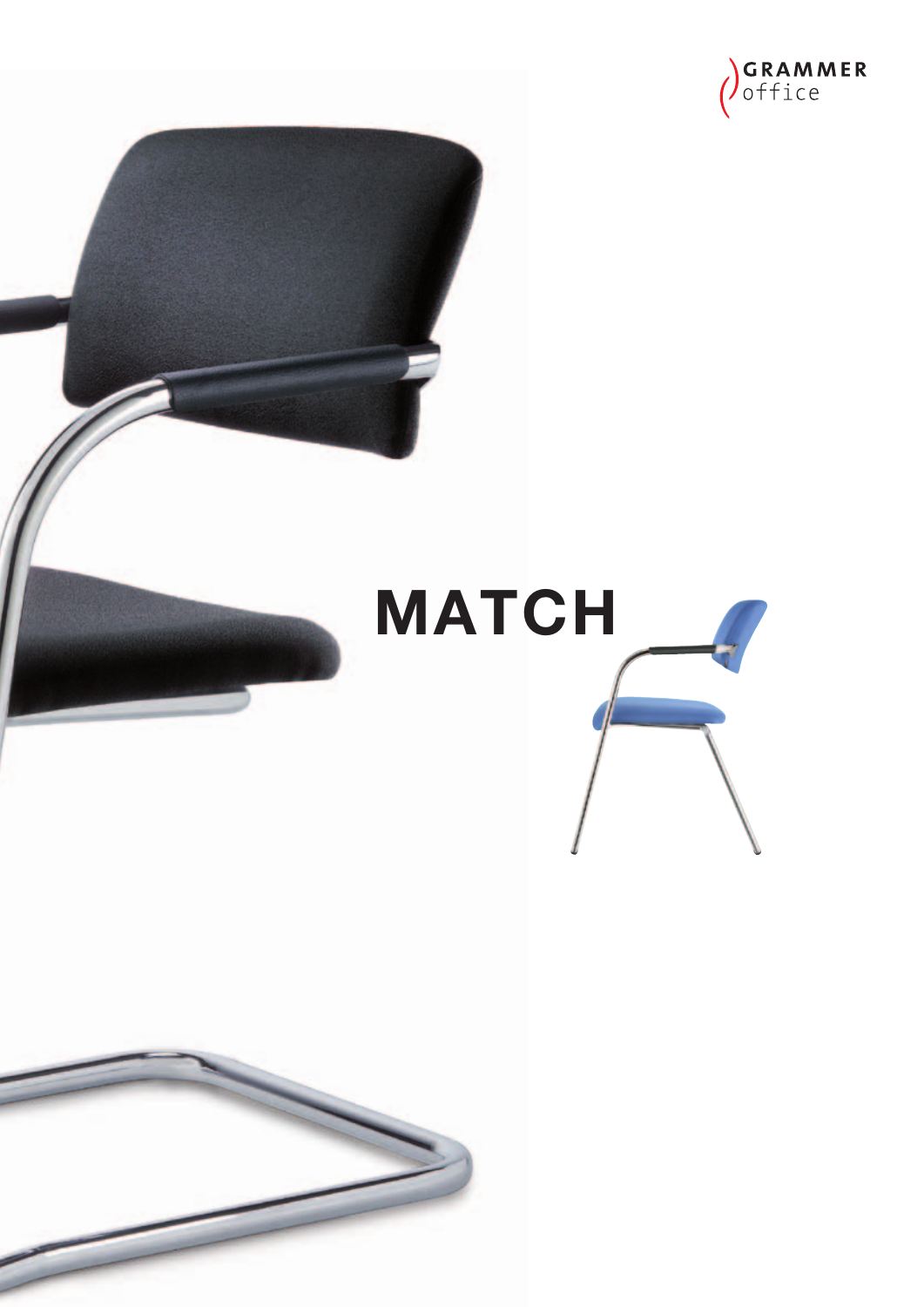# MATCH







| Angenehme, ergonomisch ausgeformte Polsterung für langen Sitzkomfort

- | Sehr flexibel durch Stapelfähigkeit
- In vielen Farben und Varianten erhältlich
- Passt in jedes Büro
- | Als Freischwinger oder 4-Bein-Stuhl erhältlich
- | Gestell gepulvert silber oder schwarz und verchromt



Match 30 A